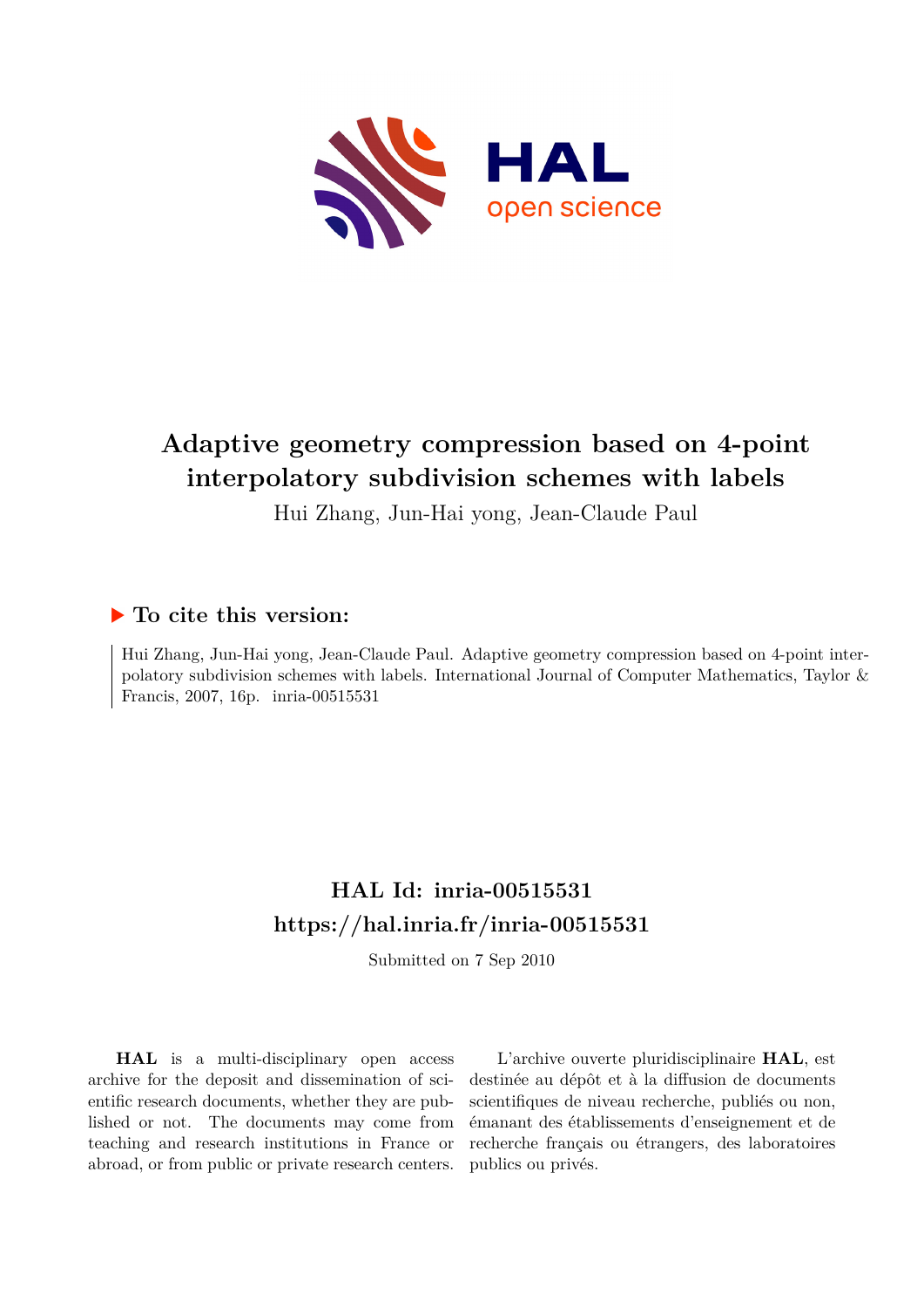International Journal of Computer Mathematics Vol. 00, No. 00, August 2006, 1–16

## Adaptive geometry compression based on 4-point interpolatory subdivision schemes with labels

Hui Zhang∗†, Jun-Hai Yong† and Jean-Claude Paul† ‡ †School of Software, Tsinghua University, Beijing 100084, P. R. China ‡CNRS, France (Received 00 Month 200x; In final form 00 Month 200x)

We propose an adaptive geometry compression method with labels based on 4-point interpolatory subdivision schemes. It can work on digital curves of arbitrary dimensions. With the geometry compression method, a digital curve is adaptively compressed into several segments with different compression levels. Each segment is a 4-point subdivision curve with a subdivision step. Labels are recorded in data compression to facilitate merging those segments in data decompression. In the meantime, we provide high-speed 4-point interpolatory subdivision curve generation methods for efficiently decompressing the compressed data. For an arbitrary positive integer k, formulae of the number of the resultant control points of a 4-point subdivision curve after  $k$  subdivision steps are provided. Some formulae for calculating points at the kth subdivision step are presented as well. The time complexity of the new approaches is  $O(n)$ , where n is the number of the points in the given digital curve. Examples are provided as well to illustrate the efficiency of the proposed approaches.

Keywords: Geometry compression; Subdivision scheme; 4-point subdivision; Interpolatory subdivision; High-speed curve generation

AMS Subject Classification: 68P30; 94B27

#### 1 Introduction

It is a common practice to compress data before they are archived. With ubiquitous applications of computers and network, gigantic amount of data are continuously generated. In the meantime, the increasing demand for communication and data exchange over network beats the limitation of the network band. Data compression becomes more and more important and receives more and more attentions [7, et al]. While data compression has a long history and has achieved a high level of sophistication, some new tools are eager to

<sup>∗</sup>Corresponding author. Email: huizhang@tsinghua.edu.cn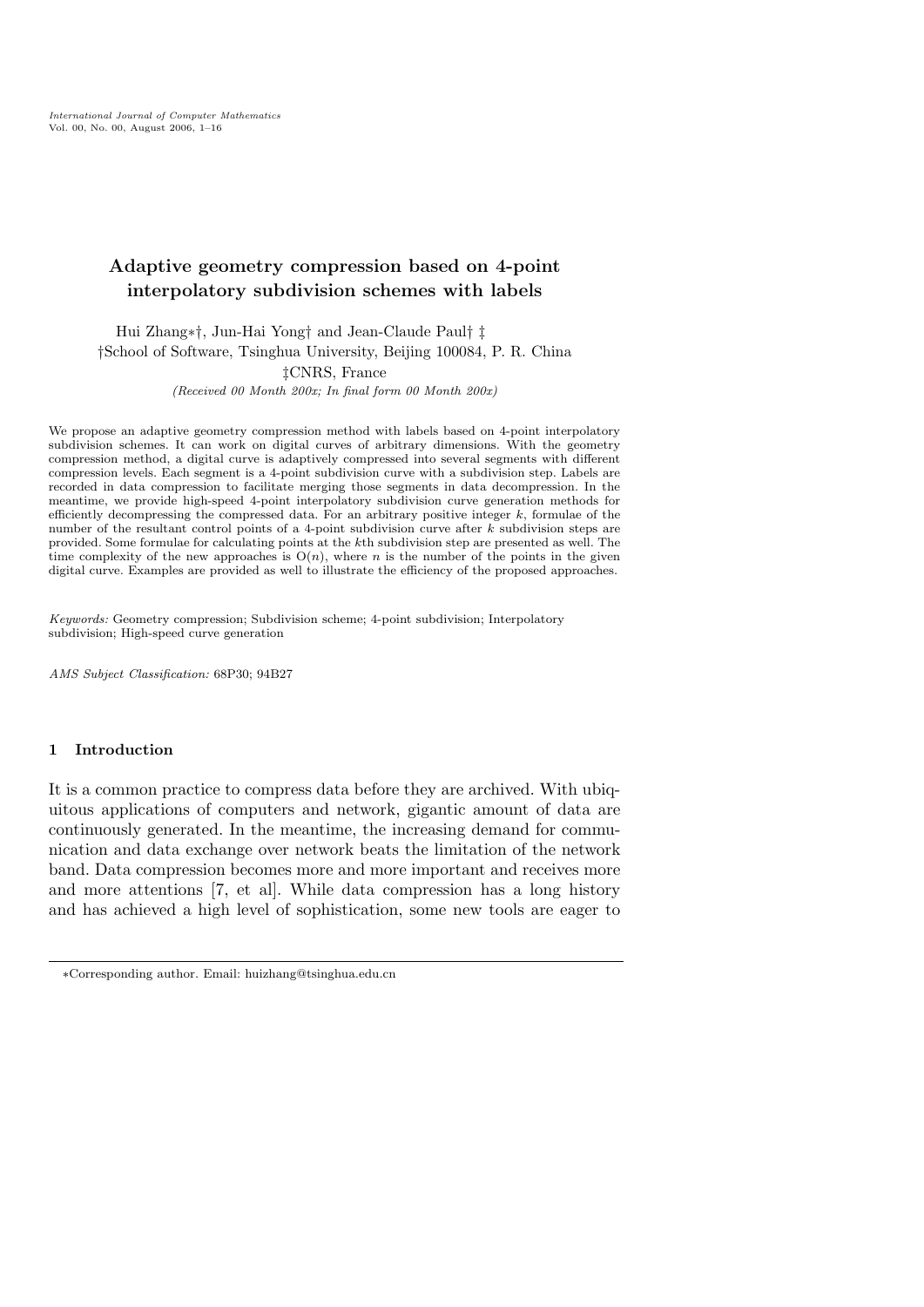be discovered to fill the gap between the requirement and the ability of data compression. Geometry compression is relatively new, and becomes a hot topic in a short time after it appeared  $[6,7,9-12,14, et al]$ . Wavelet transforms [7, et al], multiresolution [6, et al] and various trees [14, et al] are frequently used in geometry compression.

Almost all geometry compression methods focus on how to compress threedimensional meshes. In this paper and [13], we propose new geometry compression methods based on 4-point interpolatory subdivision schemes. With our new methods, a digital curve of an arbitrary dimension is compressed into one or several subdivision curve segments. The advantages of our methods are at least as follows.

- It is able to work on a digital curve of arbitrary dimensions. And any sequence of data can be considered as a digital curve of certain dimensions.
- The set of the inner control points of the resultant subdivision curves is exactly a subset of the points of the compressed curve.
- It is possible to simplify the pattern recognition of some digital curves into the pattern recognition of the subdivision curve segments after data compression. The inner control points of the resultant subdivision curves may be considered as the key points of the given digital curves, since they can be used to reproduce the given digital curves after data decompression.

Our work of this paper and [13] gives contributions to the area about subdivision curves and surfaces as well. The first subdivision scheme for generating subdivision curves was proposed by Chaikin [2] in 1974. The 4-point interpolatory subdivision [4] appeared in 1987. Recently, research on subdivision schemes for generating curves and surfaces becomes popular in graphical modeling [3,9, et al], animation [15, et al] and CAD/CAM [8, et al] because of their stability in numerical computation and simplicity in coding. Much work on subdivision surfaces is carried out in several important topics such as Boolean operations [1], mesh editing [15], and adaptive tessellation [9]. And a lot of work [5, et al] has been carried out on the 4-point subdivision schemes as well. In this paper and [13], we provide approaches for the high-speed 4-point interpolatory subdivision curve generation to speed up the data decompression.

[13] is presented at IWICPAS (the International Workshop on Intelligent Computing in Pattern Analysis/Synthesis). Some further work based on [13] is carried out in this paper. For data compression, the geometry compression methods are replaced by the new ones with labels in this paper. In the new geometry compression methods, on the one hand, labels are used to identify the open case and the close case. On the other hand, we use labels to facilitate the merging process in data decompression, i.e., labels are used to identify the segments which should be merged during the data decompression. For data decompression, some more formulae for calculating the control points at the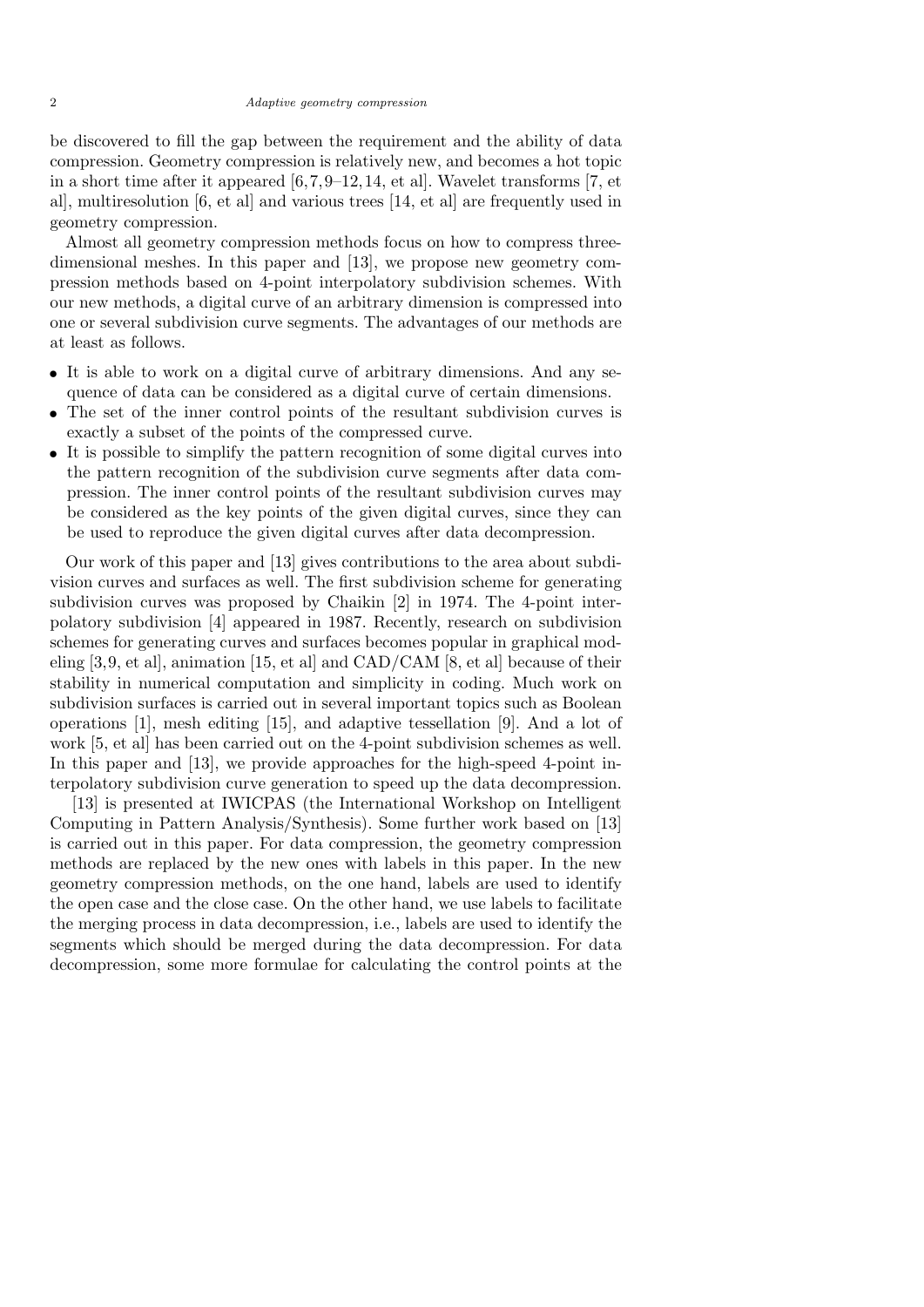kth subdivision step with respect to the original control points are provided. With the new formulae, the relationship between the control points at the kth subdivision step and the original control points may become more clear.

The remaining part of the paper is arranged as follows. A brief review of the 4-point interpolatory subdivision curve is given in Section 2. Data compression methods with labels are provided in Section 3. The high-speed generation approaches are provided in Section 4 for the open 4-point interpolatory subdivision curve and the closed 4-point interpolatory subdivision curve, respectively, to speed up the data decompression. Section 5 uses some examples to illustrate the efficiency of the proposed approaches. Some concluding remarks are given in the last section.

#### 2 4-Point Interpolatory Subdivision Schemes

In this section, we briefly go through the 4-point interpolatory subdivision schemes given by [4]. Initially, a set of points  $\mathbf{M}_0 = {\mathbf{P}_{0,0}, \mathbf{P}_{1,0}, \cdots, \mathbf{P}_{n_0-1,0}}$ is given, where  $P_{i,0}(i=0,1,\dots,n_0-1)$  are points, and  $n_0$  is the number of the points. The subdivision is preformed in a recursive procedure. At each subdivision step, some points before the subdivision are inherited, and some new points are inserted into the point set such that the number of the points usually becomes larger and larger. Let  $\mathbf{M}_k = {\mathbf{P}_{0,k}, \mathbf{P}_{1,k}, \cdots, \mathbf{P}_{n_k-1,k}}$  be the resultant point set after the kth  $(k = 0, 1, 2, \cdots)$  subdivision step, where  $n_k$ is the number of the points in  $M_k$ . All points  $P_{i,k}$  in  $M_k$  are called control points as well.

The 4-point interpolatory subdivision curves can be classified into categories: the open case or the close case. At the kth subdivision step, the points inherited from  $M_{k-1}$  are  $P_{i,k-1}$ , where  $i = 1, 2, \dots, (n_{k-1} - 2)$  for the open case, and  $i = 0, 1, \dots, (n_{k-1}-1)$  for the close case. The point  ${\bf P}_{j,k}$  to be inserted between  ${\bf P}_{i,k-1}$  and  ${\bf P}_{i+1,k-1}$  at the kth subdivision step is

$$
\mathbf{P}_{j,k} = (w+0.5)(\mathbf{P}_{i,k-1} + \mathbf{P}_{i+1,k-1}) - w(\mathbf{P}_{i-1,k-1} + \mathbf{P}_{i+2,k-1}),
$$
 (1)

for each  $i = 1, 2, \dots, (n_{k-1} - 3)$  under the open case, and

$$
\mathbf{P}_{j,k} = (w+0.5)(\mathbf{P}_{(i\%n_{k-1}),k-1} + \mathbf{P}_{((i+1)\%n_{k-1}),k-1})
$$
  
-w(\mathbf{P}\_{((i-1)\%n\_{k-1}),k-1} + \mathbf{P}\_{((i+2)\%n\_{k-1}),k-1}), (2)

for each  $i = 0, 1, \dots, (n_{k-1} - 1)$  under the close case, where the weight w is a given real number. Usually, the value of w is suggested to be  $\frac{1}{16}$ . In Equation  $(2)$ , the modulus symbol  $(\%)$  is used such that each subscription is in the set  $\{0, 1, \dots, n_{k-1} - 1\}$ . Note that from  $M_{k-1}$  to  $M_k$ , the points  $P_{0,k-1}$  and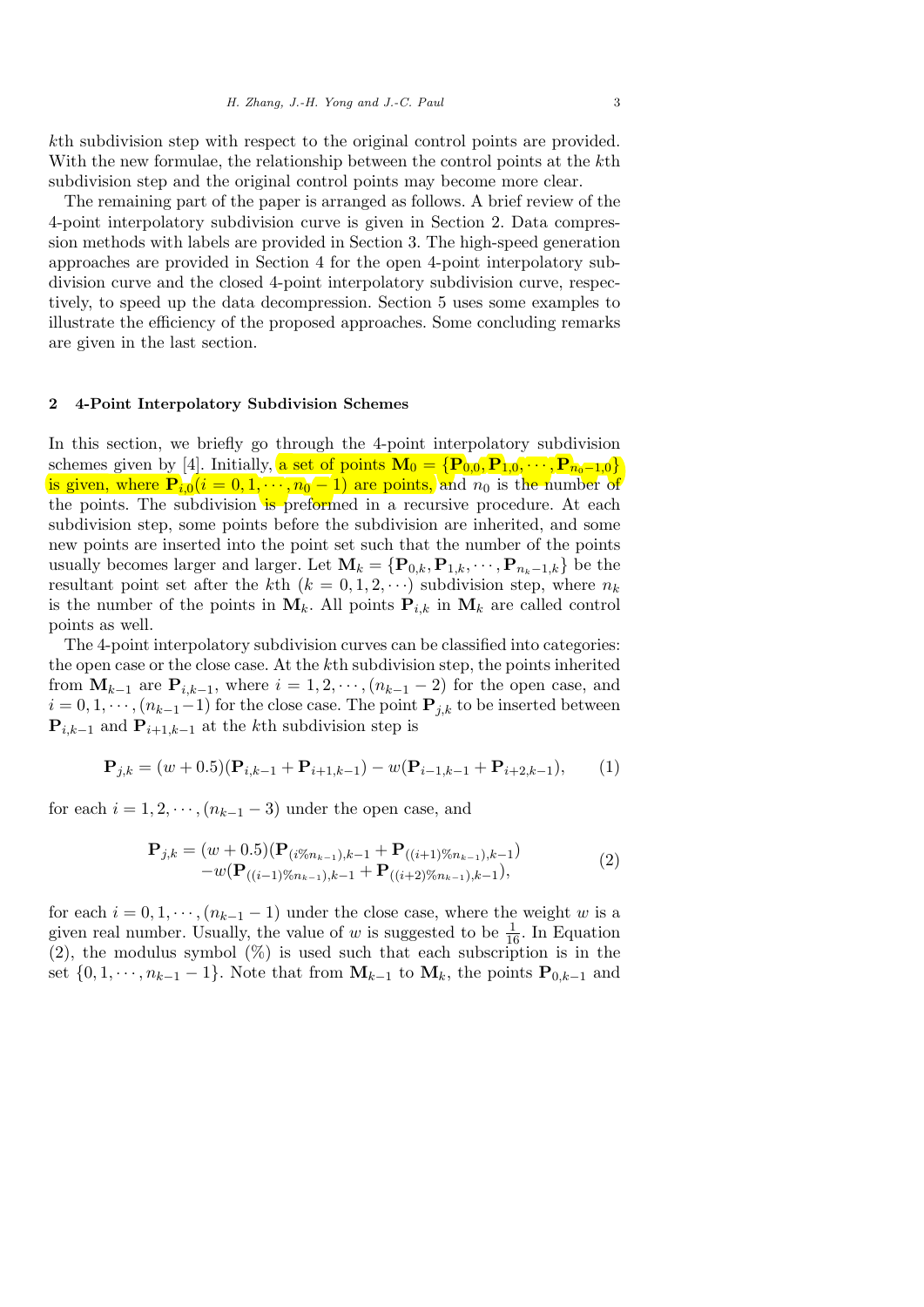

Figure 1. Principle of geometry compression: (a) mask of a removable point, (b) boundary case, and (c) close case.

 ${\bf P}_{n_{k-1}-1,k-1}$  are discarded for the open case after the subdivision, which is called the shrink property of an open 4-point interpolatory subdivision curve. When  $k \to \infty$ , the point set  $M_{\infty}$  becomes a limit subdivision curve.  $M_{\infty}$  is an open curve under the open case, and a closed curve under the close case.

#### 3 Data Compression

In this section, we propose geometry compression methods with labels for digital curves based on the above schemes. Here, a digital curve is an open polygonal curve or a closed polygonal curve (i.e. a polygon). Thus, we need the label  $L_{open}$  here to identify the open polygonal curve, and the label  $L_{close}$ to identify the closed polygonal curve. In either case, the digital curve is represented by n vertices  $\{P_0, P_1, \cdots, P_{n-1}\}$  with a label  $L_{open}$  or  $L_{close}$ . The principle of the geometry compression is, as shown in Figure 1(a),

• that for the open case, we do not need to store  $P_i$  which satisfy

$$
\|\mathbf{P}_{i} - [(w+0.5)(\mathbf{P}_{i-1} + \mathbf{P}_{i+1}) - w(\mathbf{P}_{i-3} + \mathbf{P}_{i+3})]\|_{2} \leq e,
$$
 (3)

where  $i = 3, 4, \dots, (n-4)$ , and e is the given error tolerance;

and that for the close case, we do not need to store  $P_i$  which satisfy

$$
\left\| \mathbf{P}_{i} - \left[ (w+0.5)(\mathbf{P}_{(i-1)\%n} + \mathbf{P}_{(i+1)\%n}) - w(\mathbf{P}_{(i-3)\%n} + \mathbf{P}_{(i+3)\%n}) \right] \right\|_{2} \leq e,
$$
\n(4)

where  $i = 1, 3, 5, \dots$ ,  $i \leq (n-1)$ , and e is the given error tolerance.

The points satisfying Equations (3) and (4) are called the removable points, which can be reproduced by the 4-point interpolatory subdivision schemes.

If the given digital curve is a closed curve with an even number of the vertices and each odd vertex  $P_i$ , where  $i = 1, 3, \dots, (n-1)$ , is a removable point, the digital curve can be compressed into a closed subdivision curve with the control points  $\{P_0, P_2, \dots, P_{n-2}\}$ . Thus, the compression ratio is 2 : 1.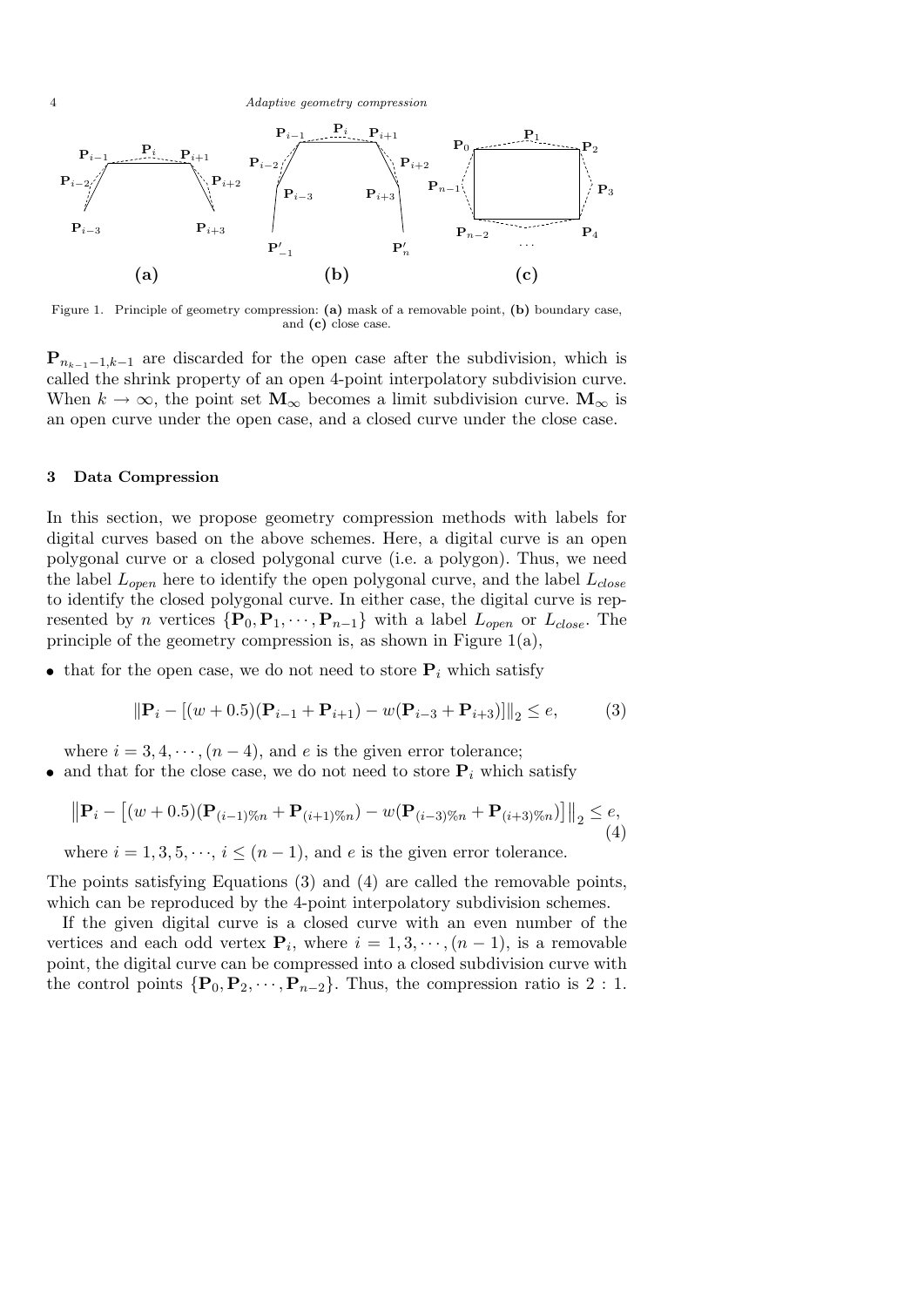And the procedure can be recursively carried out, so the compression ratio can be higher than  $2:1$ . Otherwise, we compress the digital curve in the same way as the open case.

If the given digital curve is an open curve and  $\{P_a, P_{a+2}, \cdots, P_b\}$  are removable points, then the points  $\{P_{a-3}, P_{a-2}, \cdots, P_{b+2}, P_{b+3}\}$  can be compressed into  $\{ {\bf P}_{-1}'{\bf P}_{a-3}, {\bf P}_{a-1}, \cdots, {\bf P}_{b+1}, {\bf P}_{b+3}, {\bf P}'_n \}$ , where

$$
\mathbf{P}'_{-1} = \frac{(w+0.5)(\mathbf{P}_{a-3} + \mathbf{P}_{a-1}) - \mathbf{P}_{a-2}}{w} - \mathbf{P}_{a+1}
$$
(5)

and

$$
\mathbf{P}'_n = \frac{(w+0.5)(\mathbf{P}_{b+3} + \mathbf{P}_{b+1}) - \mathbf{P}_{b+2}}{w} - \mathbf{P}_{b-1}
$$
(6)

are two auxiliary points. Because of the shrink property, we need two auxiliary **points**  $\mathbf{P}'_{-1}$  and  $\mathbf{P}'_n$  to keep  $\mathbf{P}_{a-3}$  and  $\mathbf{P}_{b+3}$  after one subdivision step. Under this case, the compression ratio is  $[(b - a) + 7] : \frac{(b-a)+12}{2}$ . For example, as shown in Figure 1(b), when  $a = b = i$ , the compression ratio is 7:6.

After some removable points are removed, the digital curve becomes a subdivision curve segment or several subdivision curve segments. Each subdivision curve segment can be recursively compressed. Thus, a subdivision curve segment may be compressed into several subdivision curve segments again. In the inverse process, those subdivision curve segments should be decompressed and then merged together into the segment, on which the decompression process will be carried out again to recover the removable control points. In this paper, we use labels to identify the subdivision curve segments, which are from the same subdivision curve segment. Thus, the labels will facilitate the decompression process in coding. As shown in the following algorithms, the label  $L_{merge}(k)$  is used to identify the subdivision curve segments, which should be decompressed and merged together into a segment at the data decompression process. Here, the value of k in the label  $L_{merge}(k)$  will be used at the data decompression process. After merging the segments into a whole segment, k subdivision steps will be carried out on the whole segment at the data decompression process. For example, in the following algorithms, one branch will lead to a compressed data set  $\{L_{merge}(k), \mathbf{S}_1, \mathbf{S}_2\}$ . To decompress the data set, we need to decompress  $S_1$  and  $S_2$  first. And then, merge the two decompressed point sets into a control point set of a subdivision curve segment. k subdivision steps will be carried out on the subdivision curve segment to obtain the resultant decompressed data. And the label  $L_{single}(k)$  is used to identify the result, which does not need merging, but needs similarly to be performed  $k$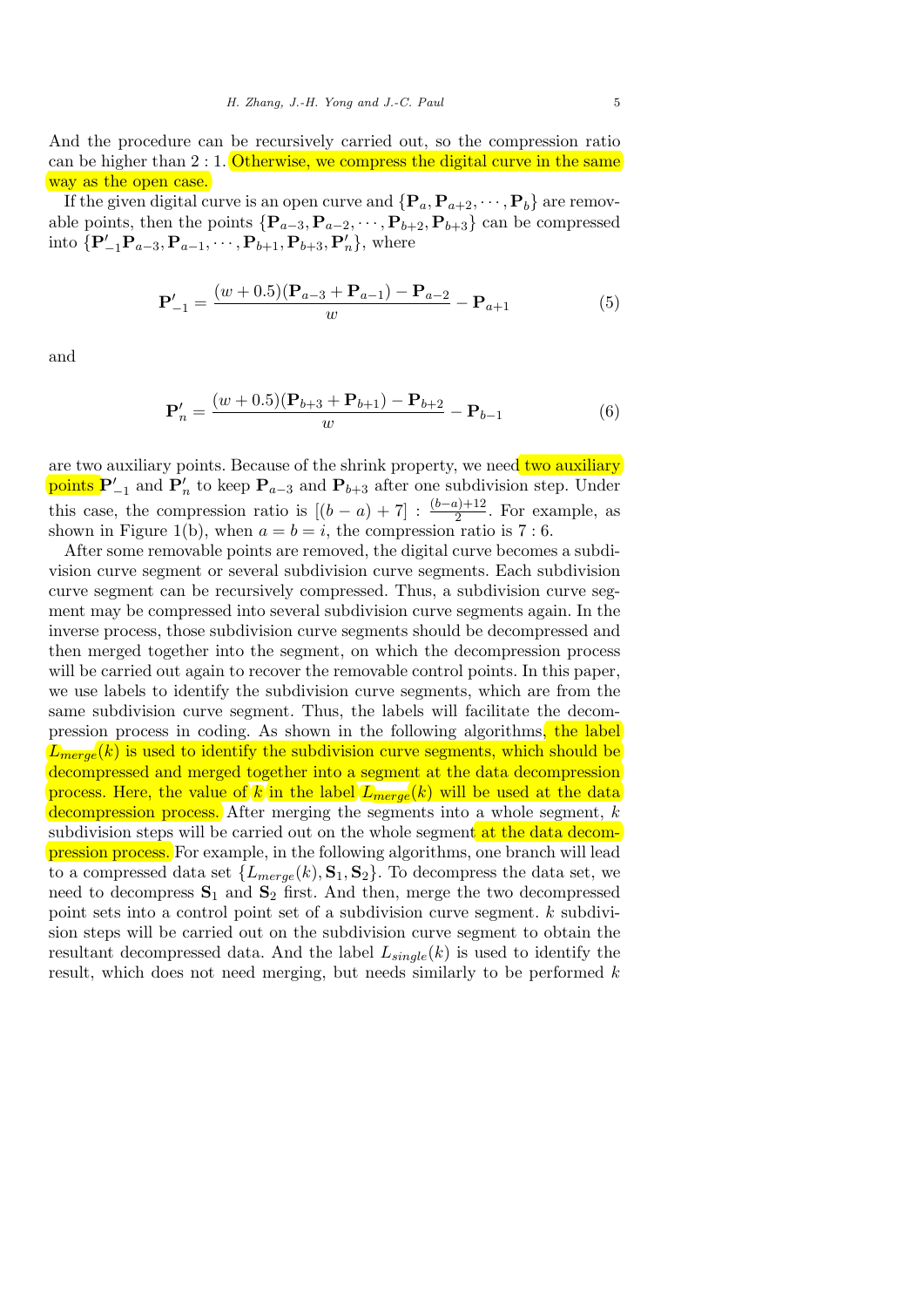subdivision steps at the data decompression process.

- Algorithm 1. Geometry compression with labels for the open case. **Input:** the point set  $\{P_0, P_1, \dots, P_{n-1}\}$ , the error tolerance e, the weight  $w$ , and the current subdivision step  $k$  (with an initial value  $k = 0$ ).
- **Output:** a set of compressed data set **S** (with an empty initial value  $S = \Phi$ ).
- 1 if  $(n \leq 7)$  // note: the number of the vertices is too small for the compression. begin

let **M** be a subdivision curve with  $\{P_0, P_1, \dots, P_{n-1}\}$ , the subdivision step k and the label  $L_{open}$ ;

let  $\mathbf{S} = \{L_{single}(0), \mathbf{M}\}\;$ output S; go to Step 7;

## end

2 let  $a = 0$ ;

for  $(i = 3; i \leq (n-4); i+=2)$ 

## begin

if  $(\mathbf{P}_i$  is a removable point according to Equation  $(3)$ )

begin

let  $a = i$ ;

go to Step 3;

#### end end

3 if  $(a \text{ is zero})$  // note: no points could be compressed.

## begin

let **M** be a subdivision curve with  $\{P_0, P_1, \dots, P_{n-1}\}$ , the subdivision step k and the label  $L_{open}$ ; let  $\mathbf{S} = \{L_{single}(0), \mathbf{M}\};$ output S; go to Step 7;

## end

else if  $(a > 3)$  // note: the data will be compressed into several segments.

## begin

let  $M_1$  be a subdivision curve with  $\{P_0, P_1, \dots, P_{a-3}\}\)$ , the subdivision step 0 and the label  $L_{open}$ ;

## end

## 4 let  $b = a$ ;

for  $(i = a + 2; i \leq (n - 4); i + = 2)$ begin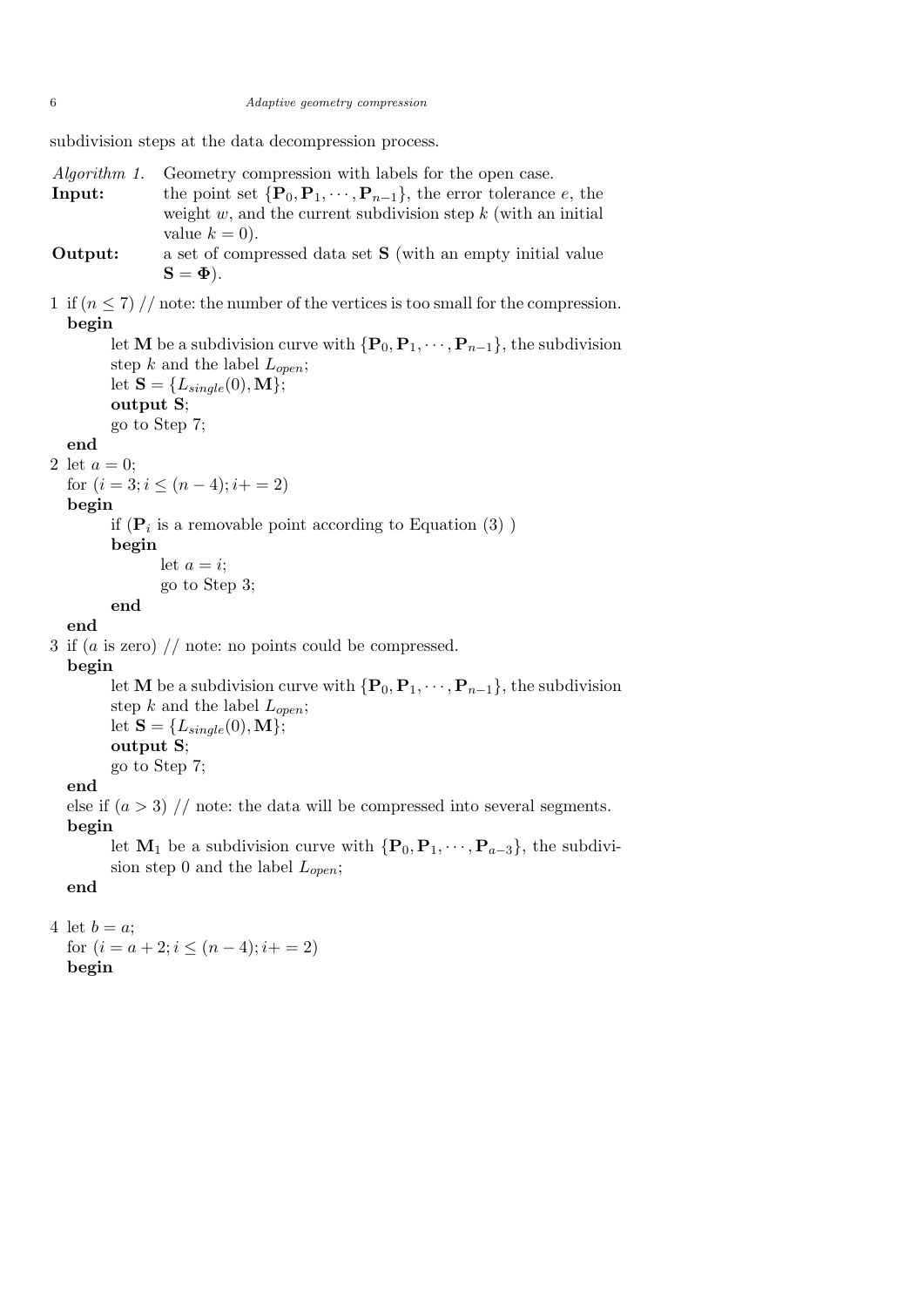if  $(\mathbf{P}_i$  is not a removable point according to Equation (3)) go to Step 5; else let  $b = i$ ; end 5 if (  $b < (n-4)$  ) begin call Algorithm 1 with the input  ${P'_{-1}P_{a-3}, P_{a-1}, \cdots, P_{b+1}, P_{b+3}, P'_n}, e, w$  and 1, where  $P'_{-1}$ and  $\mathbf{P}'_n$  are calculated according to Equations (5) and (6), and obtain the set  $S_1$ ; call Algorithm 1 with the input  $\{P_{b+3}, P_{b+4}, \cdots, P_{n-1}\}, e, w$  and 0, and obtain the set  $S_2$ ; if  $(a > 3)$ let  $S = \{L_{merge}(k), M_1, S_1, S_2\};$ else let  $\mathbf{S} = \{L_{merge}(k), \mathbf{S}_1, \mathbf{S}_2\};$ end else begin if  $(a > 3)$ begin call Algorithm 1 with the input  $\{P'_{-1}P_{a-3}, P_{a-1}, \cdots, P_{b+1}, P_{b+3}, P'_n\}, e, w \text{ and } 1, \text{ where }$  $\mathbf{P}_{-1}'$  and  $\mathbf{P}_n'$  are calculated according to Equations (5) and (6), and obtain the set  $S_1$ ; let  $\mathbf{S} = \{L_{merge}(k), \mathbf{M}_1, \mathbf{S}_1\};$ end else begin call Algorithm 1 with the input  $\{P'_{-1}P_{a-3}, P_{a-1}, \cdots, P_{b+1}, P_{b+3}, P'_n\}, e, w$  and  $(k + 1)$ , where  $\mathbf{P}'_{-1}$  and  $\mathbf{P}'_n$  are calculated according to Equations (5) and  $(6)$ , and obtain the set  $S$ ; end end 6 output S;

7 End of Algorithm 1.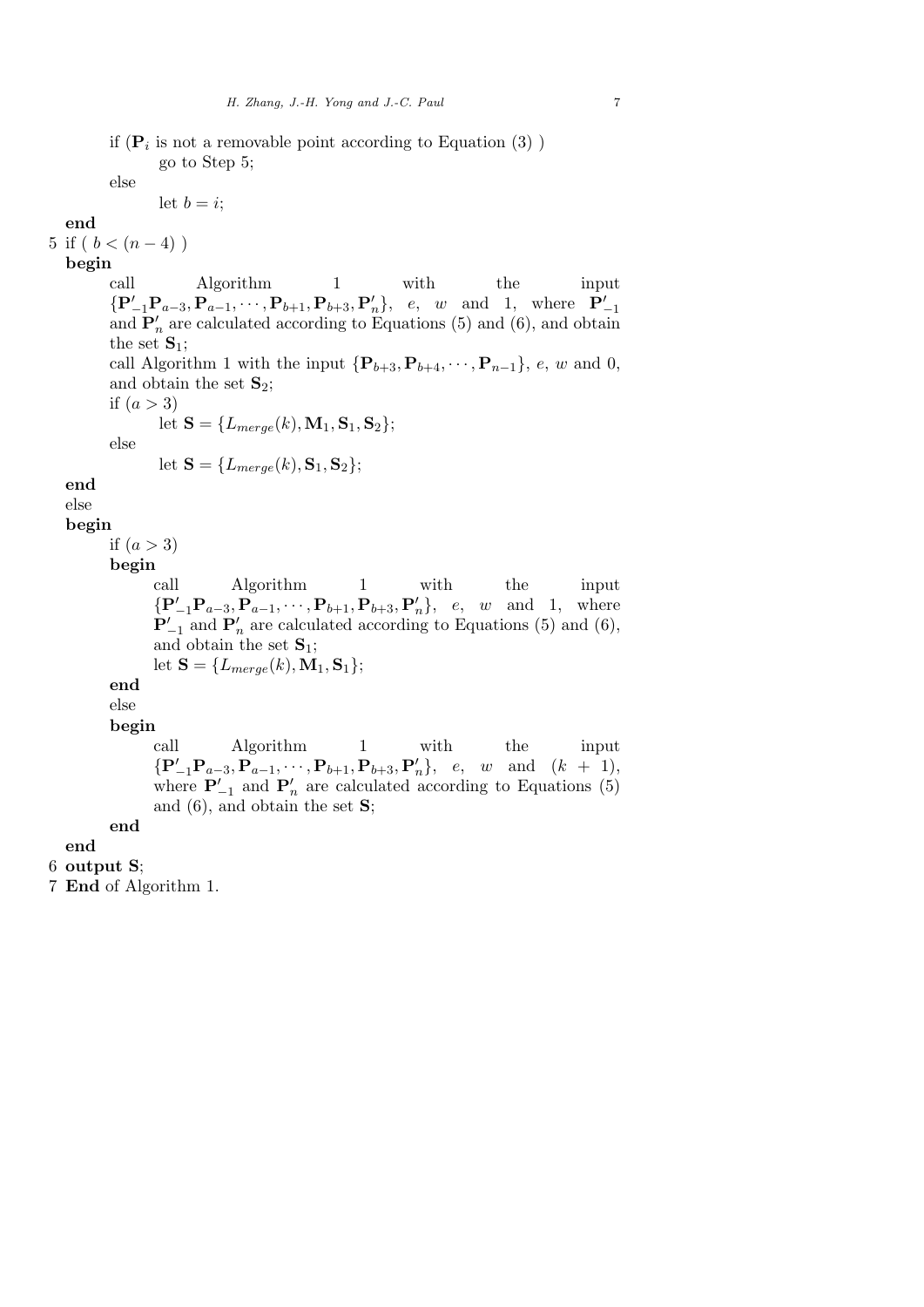- **Input:** the point set  $\{P_0, P_1, \dots, P_{n-1}\}$ , the error tolerance e, the weight  $w$ , and the current subdivision step  $k$  (with an initial value  $k = 0$ ).
- Output: a set of compressed data set S (with an empty initial value  $S = \Phi$ ).
- 1 if  $(n < 6)$  // note: the number of the vertices is too small for the compression. begin

let **M** be a subdivision curve with  $\{P_0, P_1, \dots, P_{n-1}\}$ , the subdivision step k and the label  $L_{close}$ ; Let  $\mathbf{S} = \{L_{single}(0), \mathbf{M}\};$ go to Step 4;

#### end

2 if  $(n \text{ is odd})$ 

#### begin

call Algorithm 1 with the input  $\{P_0, P_1, \dots, P_{n-1}\}, e, w$  and k, and obtain the set S;

let **S** have the label  $L_{close}$ ;

go to Step 4;

### end

3 if ( all points  $\mathbf{P}_i$  (where  $i = 1, 3, \dots, (n-1)$ ) are removable points)

#### begin

call Algorithm 2 with the input  $\{P_0, P_2, \cdots, P_{n-2}\}, e, w$  and  $(k+1),$ and obtain the set S;

## end

else

## begin

call Algorithm 1 with the input  $\{P_0, P_1, \dots, P_{n-1}\}, e, w$  and k, and obtain the set S;

let **S** have the label  $L_{close}$ ;

#### end

```
4 output S;
```
5 End of Algorithm 2.

In Algorithms 1 and 2, we only check whether the points in the given point set are removable points at most twice, and we do not check whether any auxiliary point produced by Equation  $(5)$  or  $(6)$  is a removable point. Therefore, although Algorithms 1 and  $2$  contain loops and recursive procedures, the time complexity of **both Algorithms 1 and 2** is  $O(n)$ .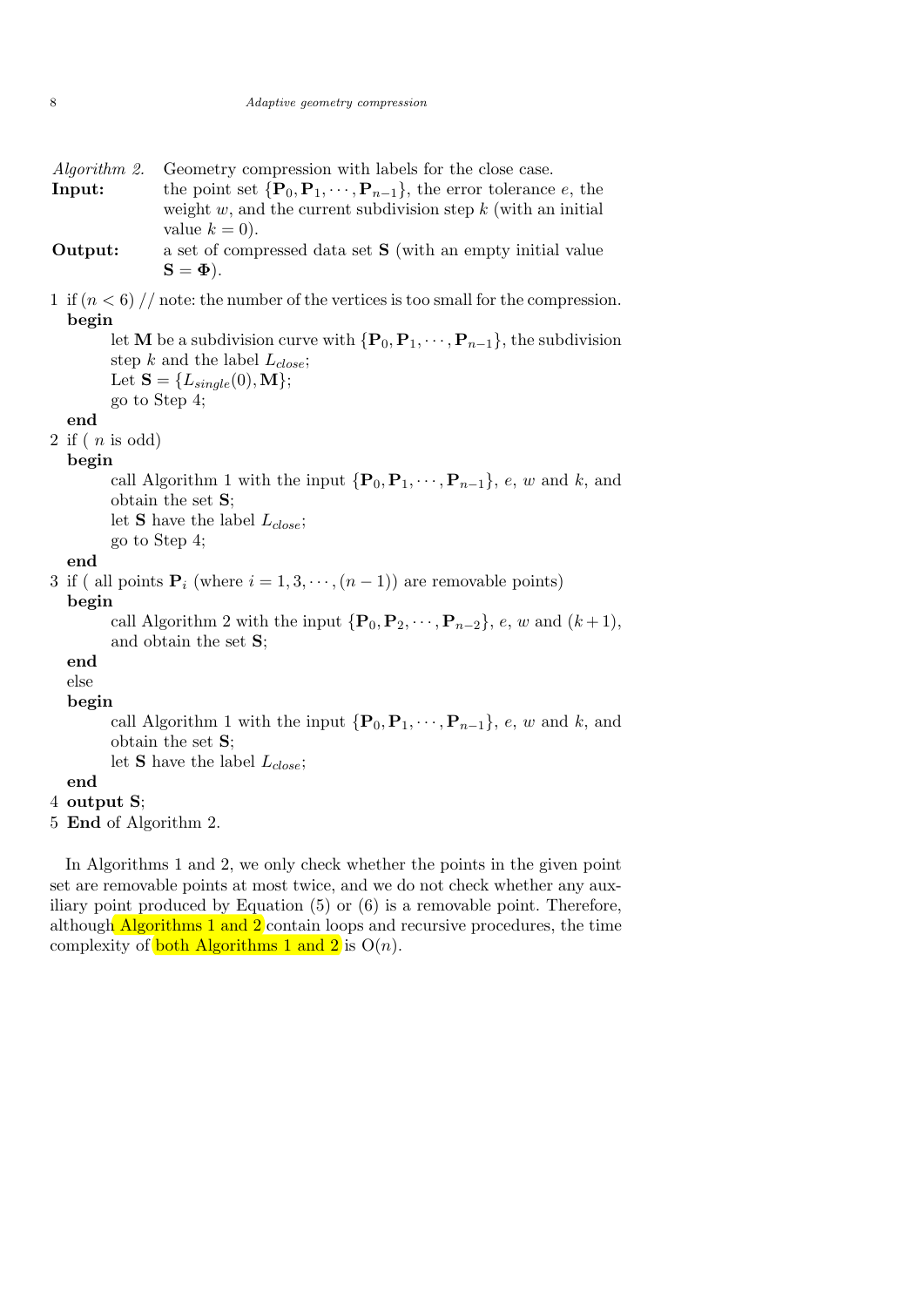#### 4 Data Decompression

With the method introduced in Section 3, a digital curve is compressed into one or some subdivision curve segments. Hence, the problem here is how to obtain the points in  $M_k$ , which is the point set after k subdivision steps are carried out from the initial control point set  $M_0$ . According to the method in Section 2, in order to obtain  $M_k$ , we need to calculate all the control points in  $M_1, M_2, \cdots, M_{k-1}$ . Unfortunately, we do not need  $M_1, M_2, \cdots, M_{k-1}$  at all, but only  $M_k$ . Thus, we need extra memory to store those unnecessary points, and experience shows that the time cost in this way increases sharply with respect to the subdivision step  $k$ . In this section, we will provide the high-speed generation approaches. One is for the open subdivision curve, and the other one is for the closed curve.

#### 4.1 Open curve generation

In this subsection, we only consider the open 4-point subdivision curve. First, we need to obtain the value of  $n_k$ , which is the number of points in  $M_k$ , such that we could allocate memory to store the coordinates of the points in  $M_k$ before computing the coordinates. According to Section 2, from  $M_{k-1}$  to  $M_k$ , all the points except for the first and the last points in  $M_{k-1}$  are inherited, and the number of new points inserted into  $M_k$  is 3 less than the number of the points in  $M_{k-1}$ . Thus, we obtain  $n_k$  with respect to  $n_{k-1}$  in Lemma 4.1.

LEMMA 4.1 If  $n_0 \geq 5$ , the number of the points in  $\mathbf{M}_k$  is  $n_k = (n_{k-1} - 2) +$  $(n_{k-1}-3)=2n_{k-1}-5$ , for  $k=1,2,\cdots$ .

According to Algorithms 1 and 2, no subdivision is necessary to be performed on a set of points which number is less than 5. Therefore, we do not consider the case when  $n_0 < 5$ . Recursively apply the above lemma, and we obtain  $n_k$ with respect to  $n_0$  in Theorem 4.2.

THEOREM 4.2 If  $n_0 \geq 5$ , the number of the points in  $\mathbf{M}_k$  is  $n_k = 2k(n_0-5)+5$ , for  $k = 1, 2, \cdots$ .

The remaining part of the subsection will provide the method for calculating the coordinates of the points in  $M_k$ . It is based on the following important theorem. The theorem can be proved by the mathematical induction method according to Section 2.

THEOREM 4.3 For  $k = 0, 1, 2, \dots$ , we have

1.  $\mathbf{P}_{i \times 2^k+2,k} = \mathbf{P}_{i+2,0}, \text{ where } i = 0, 1, 2, \cdots, \text{ and } i \times 2^k+2 < n_k.$ 2.  ${\bf P}_{(2^k)\times i+3,k}$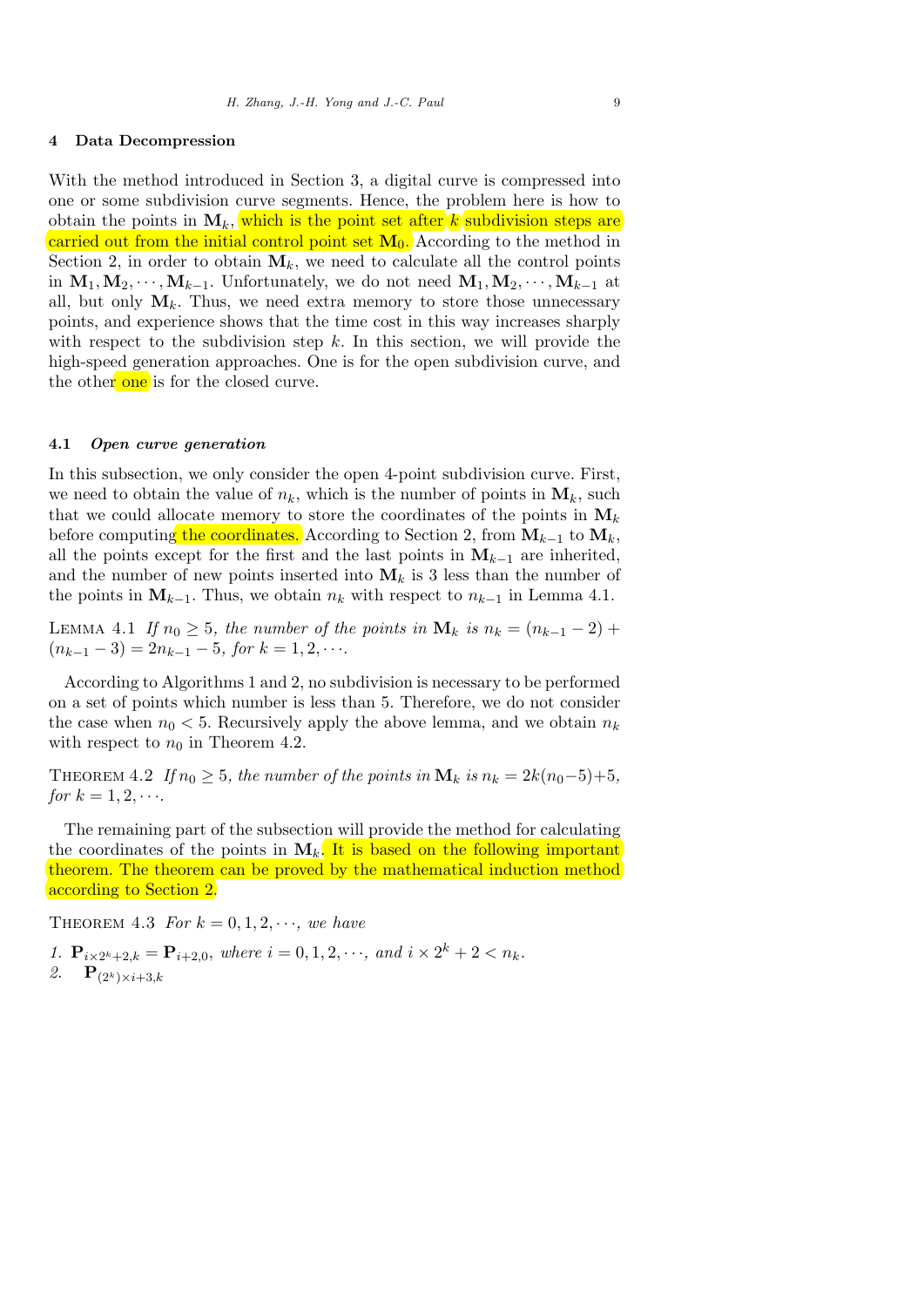$$
=\frac{w(-2^{(-k)}h+2^kw^kh+d^k(1-4w)-e^k(1-4w))}{(4w-1)h}\mathbf{P}_{i,0} +\frac{-(d^k(1+h-4w-4hw)+e^k(h-1+4w-4hw)+8\times2^kw^{(k+1)}h-2^{(1-k)}h)}{4(4w-1)h}\mathbf{P}_{i+1,0} +\frac{(-2h+d^kh+d^k-dd^kw+e^kh-e^k+4e^kw)}{2h}\mathbf{P}_{i+2,0} +\frac{8\times2^kw^{(k+1)}h+d^k(4hw-1-h+4w)+e^k(1-h-4w+4hw)-2^{(1-k)}h}{4(4w-1)h}\mathbf{P}_{i+3,0} +\frac{-w(2^kw^kh-2^{(-k)}h-4e^kw+e^k+4d^kw-d^k)}{(4w-1)h}\mathbf{P}_{i+4,0} , \qquad where \ w \in (0, \frac{1}{16}), \ d=\frac{1+\sqrt{1-16w}}{4}, \ e=\frac{1-\sqrt{1-16w}}{4}, \ h=\sqrt{1-16w}, \ i=
$$

 $0, 1, 2, \cdots$ , and  $i + 4 < n_0$ .

3. 
$$
\mathbf{P}_{(2^k)\times i+3,k} = \left(\frac{1}{12\times2^k} - \frac{1}{12\times8^k} - \frac{k}{8\times4^k}\right) \mathbf{P}_{i,0} + \left(-\frac{2}{3\times2^k} + \frac{1}{6\times8^k} + \frac{1}{2\times4^k} + \frac{k}{2\times4^k}\right) \mathbf{P}_{i+1,0} + \left(1 - \frac{1}{4^k} - \frac{3k}{4^{(k+1)}}\right) \mathbf{P}_{i+2,0} + \left(\frac{2}{3\times2^k} - \frac{1}{6\times8^k} + \frac{k}{2\times4^k} + \frac{1}{2\times4^k}\right) \mathbf{P}_{i+3,0} + \left(-\frac{1}{12\times2^k} + \frac{1}{12\times8^k} - \frac{k}{8\times4^k}\right) \mathbf{P}_{i+4,0} ,
$$
  
where  $w = \frac{1}{16}, i = 0, 1, 2, \cdots, and i+4 < n_0.$ 

4.  ${\bf P}_{(2^k)\times i+1,k}$  $=\frac{-w(-2^{(-k)}h+2^kw^kh+d^k(4w-1)+e^k(1-4w))}{(4w-1)h}$  $\frac{f^{(n)}(4w-1)+e^{n}(1-4w))}{(4w-1)h}$   ${\bf P}_{i,0}$  $+\frac{-(e^k(h-1+4w-4wh)+d^k(1+h-4w-4wh)-8\times2^k w^{(k+1)}h+2^{(1-k)}h)}{4(4w-1)h}\mathbf{P}_{i+1,0}$  $+\frac{-(d^{k}(h+1-4w)+e^{k}(h-1+4w)-2h)}{2h} {\bf P}_{i+2,0}$  $+\frac{-(e^k(h-1+4w-4wh)+d^k(1+h-4w-4wh)+8\times2^k w^{(k+1)}h-2^{(1-k)}h)}{4(4w-1)h}P_{i+3,0}$  $+\frac{w(-2^{(-k)}h+2^kw^kh+d^k(1-4w)+e^k(4w-1))}{(4w-1)h}$ **P**<sub>i+4,0</sub>, where  $w \in$ ¡  $(4w-1)h$ <br>0,  $\frac{1}{16}$ ,  $d = \frac{1+\sqrt{1-16w}}{4}$  $\frac{1-16w}{4}$ ,  $e = \frac{1-\sqrt{1-16w}}{4}$  $\frac{1-16w}{4}$ ,  $h =$ √  $\sqrt{1-16w}, i =$  $0, 1, 2, \cdots$ , and  $i + 4 < n_0$ .

5. 
$$
\mathbf{P}_{(2^k)\times i+1,k} = \left(\frac{-1}{12\times2^k} + \frac{1}{12\times8^k} - \frac{k}{8\times4^k}\right)\mathbf{P}_{i,0} + \left(\frac{2}{3\times2^k} - \frac{1}{6\times8^k} + \frac{k}{2\times4^k} + \frac{1}{2\times4^k}\right)\mathbf{P}_{i+1,0} + \left(1 - \frac{3k}{4^{(k+1)}} - \frac{1}{4^k}\right)\mathbf{P}_{i+2,0} + \left(-\frac{2}{3\times2^k} + \frac{1}{6\times8^k} + \frac{k}{2\times4^k} + \frac{1}{2\times4^k}\right)\mathbf{P}_{i+3,0} + \left(\frac{1}{12\times2^k} - \frac{1}{12\times8^k} - \frac{k}{8\times4^k}\right)\mathbf{P}_{i+4,0},
$$
\nwhere  $w = \frac{1}{16}$ ,  $i = 0, 1, 2, \dots$ , and  $i + 4 < n_0$ .

Thus, according to Theorem 4.3 and Equation (1), we have the following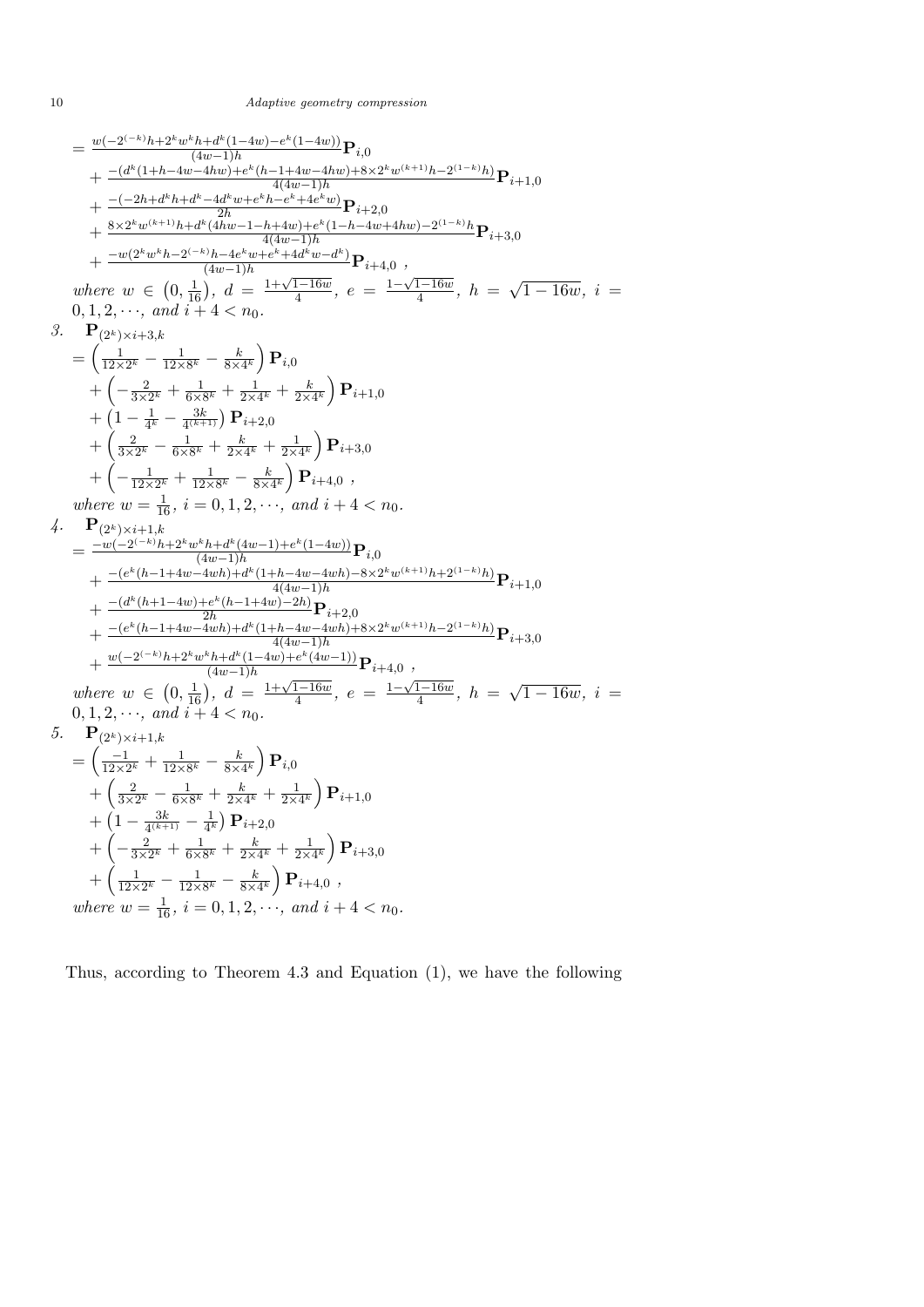algorithm for calculating the coordinates of the points in  $\mathbf{M}_k$ .

Algorithm 3. Calculating coordinates of points in  $\mathbf{M}_k$  for the open case. **Input:**  $M_0$  and the weight w with the assumption that  $n_0 \geq 5$ . Output:  $M_k$ .

1 calculate  $n_k$  according to Theorem 4.2;

2 allocate memory for  $M_k$  to store the coordinates of  $n_k$  points in  $M_k$ ; 3 for  $(i = 0, i_0 = 2, i_k = 2; i_k < n_k; i + +, i_0 + +, i_k + = 2^k)$  $\mathbf{P}_{i_k,k} = \mathbf{P}_{i_0,0}$  according to Theorem 4.3; 4  $\mathbf{P}_{0,k} = \mathbf{P}_{0,0}$ ;  $\mathbf{P}_{1,k} = \mathbf{P}_{1,0}$ ;  $\mathbf{P}_{n_k-1,k} = \mathbf{P}_{n_0-1,0}$ ;  $\mathbf{P}_{n_k-2,k} = \mathbf{P}_{n_0-2,0}$ ; 5 for  $(i = k; i > = 1; i - -)$ begin  ${\bf P} = (w+0.5)({\bf P}_{1,k}+{\bf P}_{2,k}) - w({\bf P}_{0,k}+{\bf P}_{2^i+2,k});$  $\mathbf{P}_{2^{i-1}+2,k}=(w+0.5)(\mathbf{P}_{2,k}+\mathbf{P}_{2^{i}+2,k})-w(\mathbf{P}_{1,k}+\mathbf{P}_{2^{i+1}+2,k});$  ${\bf P}_{0,k} = {\bf P}_{1,k}; \, {\bf P}_{1,k} = {\bf P};$ for  $(j = 2^{i} + 2^{i-1} + 2, m = 2; j < n_k - 3 - 2^{i-1}; j + = 2^{i}, m + = 2^{i})$ begin  ${\bf P}_{j,k} = (w+0.5) ({\bf P}_{2^i+m,k} + {\bf P}_{2^{i+1}+m,k}) - w ({\bf P}_{m,k} + {\bf P}_{3\times 2^i+m,k});$ end  ${\bf P} = (w+0.5)({\bf P}_{n_k-2,k}+{\bf P}_{n_k-3,k}) - w({\bf P}_{n_k-1,k}+{\bf P}_{n_k-3-2^i,k});$  ${\bf P}_{n_k-3-2^{i-1},k}$  =  $(w + 0.5)({\bf P}_{n_k-3,k} + {\bf P}_{n_k-3-2^{i},k}) - w({\bf P}_{n_k-2,k} +$  $\mathbf{P}_{n_k-3-2^{i+1},k});$  ${\bf P}_{n_k-1,k}={\bf P}_{n_k-2,k};$   ${\bf P}_{n_k-2,k}={\bf P};$ end

6 End of Algorithm 3.

In Algorithm 3, we assume that  $n_0 \geq 5$ , so we have  $n_k \geq 5$ . In the algorithm, any point in  $\mathbf{M}_k$ , except for  $\mathbf{P}_{0,k}$ ,  $\mathbf{P}_{1,k}$ ,  $\mathbf{P}_{n_k-1,k}$  and  $\mathbf{P}_{n_k-2,k}$ , are calculated only once. Therefore, the time complexity of Algorithm 3 is  $O(n_k)$ , which is the lowest bound of calculating all points in  $M_k$ .

#### 4.2 Closed curve generation

 $0, 1, \cdots$ 

This subsection focuses on the approach for the high-speed generation of the closed subdivision curve. According to Section 2, from  $M_{k-1}$  to  $M_k$ , all the points in  $M_{k-1}$  are inherited, and the number of new points inserted into  $M_k$ is equal to  $n_{k-1}$ . Thus, we obtain the conclusions in Lemma 4.4 and Theorem 4.5.

LEMMA 4.4 The number of the points in  $\mathbf{M}_k$  is  $n_k = 2n_{k-1}$ , for  $k = 1, 2, \cdots$ . THEOREM 4.5 The number of the points in  $\mathbf{M}_k$  is  $n_k = n_0 \times 2^k$ , for  $k =$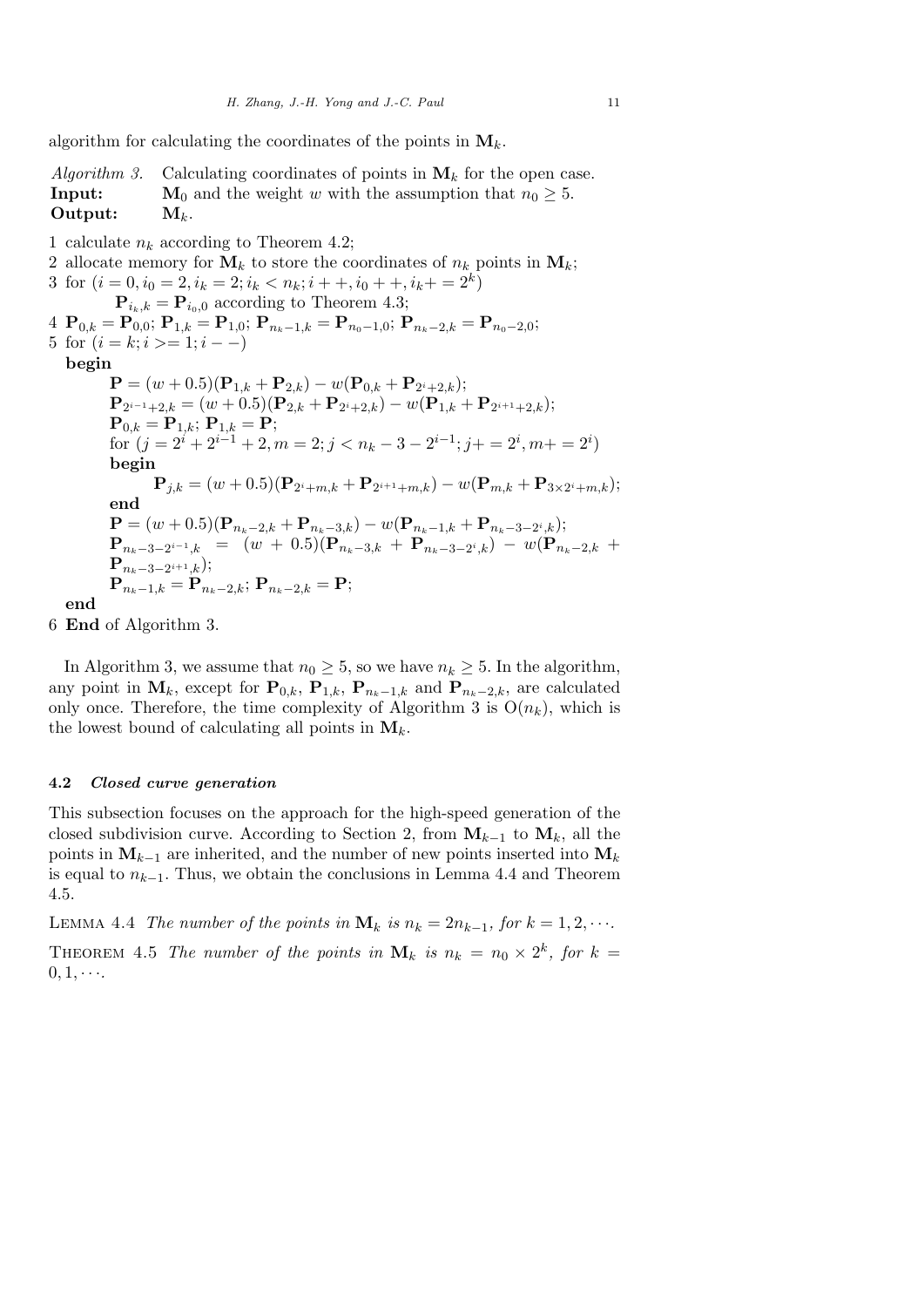

Figure 2. Example 1: (a) before data compression, and (b) after data compression.

To calculate the coordinates of the points in  $M_k$ , one important conclusion is drawn in Theorem 4.6.

THEOREM 4.6 For  $k = 0, 1, 2, \cdots$ , we have  $\mathbf{P}_{i \times 2^k, k} = \mathbf{P}_{i,0}$ , where  $i =$  $0, 1, 2, \cdots$ , and  $i \times 2^k < n_k$ .

Thus, according to Theorem 4.6 and Equation (2) in Section 2 for calculating new points, we obtain the following algorithm. Similar to Algorithm 3, the time complexity of the following algorithm is  $O(n_k)$ .

Algorithm 4. Calculating coordinates of points in  $\mathbf{M}_k$  for the close case. **Input:**  $M_0$  and the weight w. Output:  $M_k$ .

1 calculate  $n_k$  according to Theorem 4.5;

2 allocate memory for  $M_k$  to store the coordinates of  $n_k$  points in  $M_k$ ;

3 for  $(i = 0, i_k = 0; i_k < n_k; i + \dots, i_k + i k)$ 

 $\mathbf{P}_{i_k,k} = \mathbf{P}_{i,0}$  according to Theorem 4.6; 4 for  $(i = k; i >= 1; i - -)$ 

begin

for 
$$
(j = 2^{i-1}, m = -2^i; j \le n_k - 2^{i-1}; j + = 2^i, m + = 2^i)
$$
  
\n
$$
\mathbf{P}_{j,k} = (w+0.5)(\mathbf{P}_{(2^i+m)\%n_k,k} + \mathbf{P}_{(2^{i+1}+m)\%n_k,k}) - w(\mathbf{P}_{m\%n_k,k} + \mathbf{P}_{(3\times 2^i+m)\%n_k,k});
$$

end

5 End of Algorithm 4.

#### 5 Examples

Experiment has been carried out on a lot of examples. Three examples are shown in Figures 2 and 3. The first example is a digital curve, which is the contour curve of a horse as shown in Figure 2. The original curve as shown in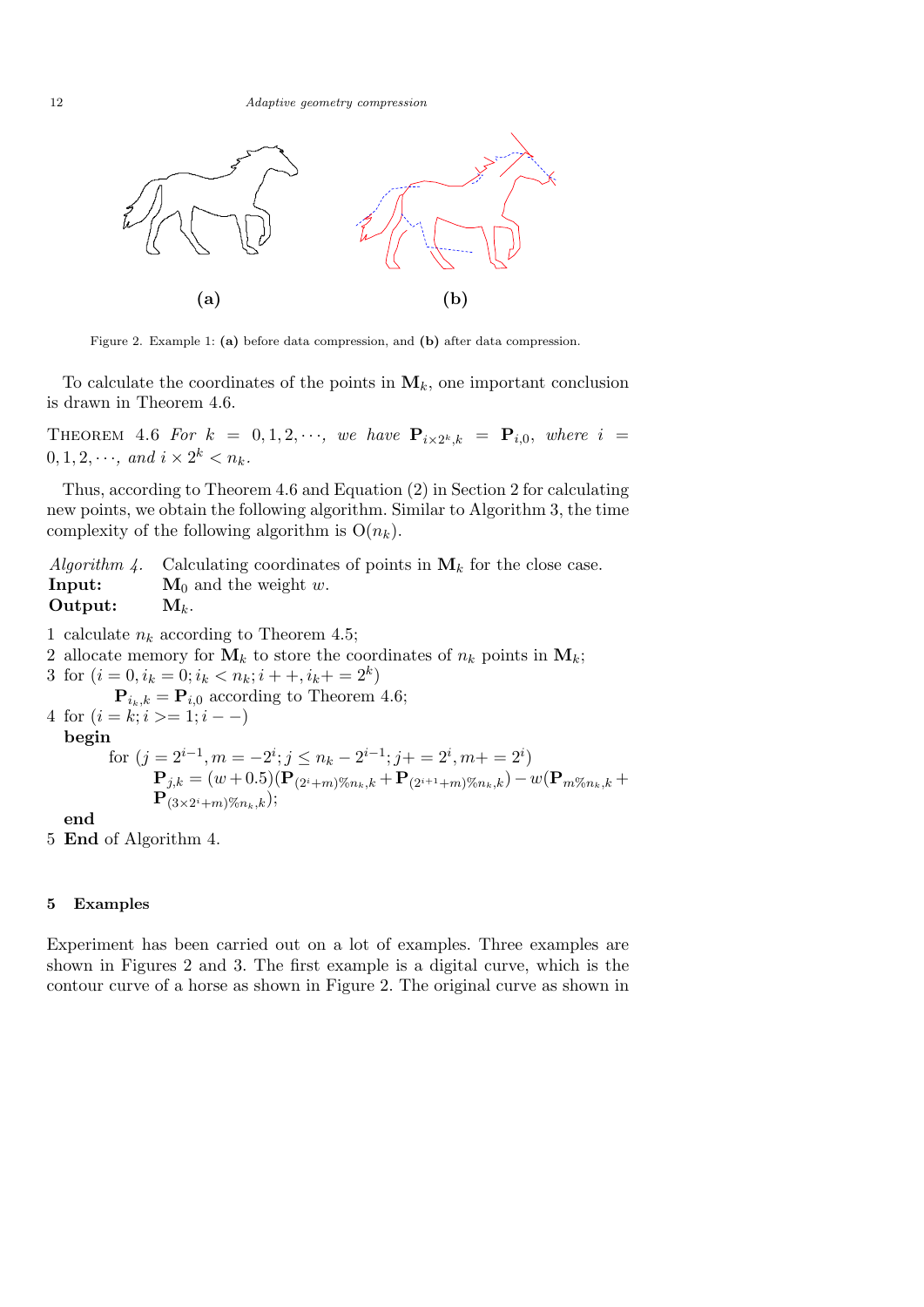Table 1. Performance of approaches on Example 2.

| k. | $T_{no}(s)$ | $T_{fo}(s)$ | $T_{nc}(s)$ | $T_{fc}(s)$ |
|----|-------------|-------------|-------------|-------------|
| 3  | 0.00021     | 0.00018     | 0.00025     | 0.00021     |
| 4  | 0.00040     | 0.00033     | 0.00053     | 0.00043     |
| 5  | 0.00082     | 0.00064     | 0.0012      | 0.00088     |
| 6  | 0.0017      | 0.0011      | 0.0029      | 0.0017      |
| 7  | 0.0042      | 0.0023      | 0.0076      | 0.0034      |
| 8  | 0.011       | 0.0046      | 0.022       | 0.0070      |
| 9  | 0.035       | 0.0090      | 0.076       | 0.014       |
| 10 | 0.12        | 0.018       | 0.27        | 0.028       |
| 11 | 0.44        | 0.036       | 1.0         | 0.058       |
| 12 | 1.7         | 0.073       | 4.0         | 0.11        |

Figure  $2(a)$  contains 5413 points. It is compressed into 11 subdivision curve segments, which total number of the control points is 167. The ratio of the numbers of points is  $5413 : 167 \approx 32.4 : 1$ . We alternate the red solid lines and blue dashed lines to identify different subdivision curve segments. Due to the shrink property of the 4-point interpolatory subdivision curves, some auxiliary points, which are out of the contour curve of the horse, are necessary as shown in Figure 2(b). In these examples in this section, the error tolerance is 0.007, and  $w = \frac{1}{16}$ . In Example 1, we consider the original digital curve as an open curve. The closed curve case is shown in Figure  $3(d)$ . The blue solid curve is the original digital curve, which contains 672 points. After the data compression, it becomes a closed subdivision curve with 21 control points. The ratio of the numbers of points is  $\boxed{512 : 16 = 32 : 1.}$ 



Figure 3. Open case (a) and close case (b) of Example 2; open case (c) and close case (d) of Example 3.

Two examples as shown in Figures 3 are used to illustrate the efficiency of the data decompression algorithms. The digital curves in Examples 2 and 3 are of two dimensions and three dimensions, respectively. In the open case of Example 3, the digital curve as shown in Figure 3 (c) is a three-dimensional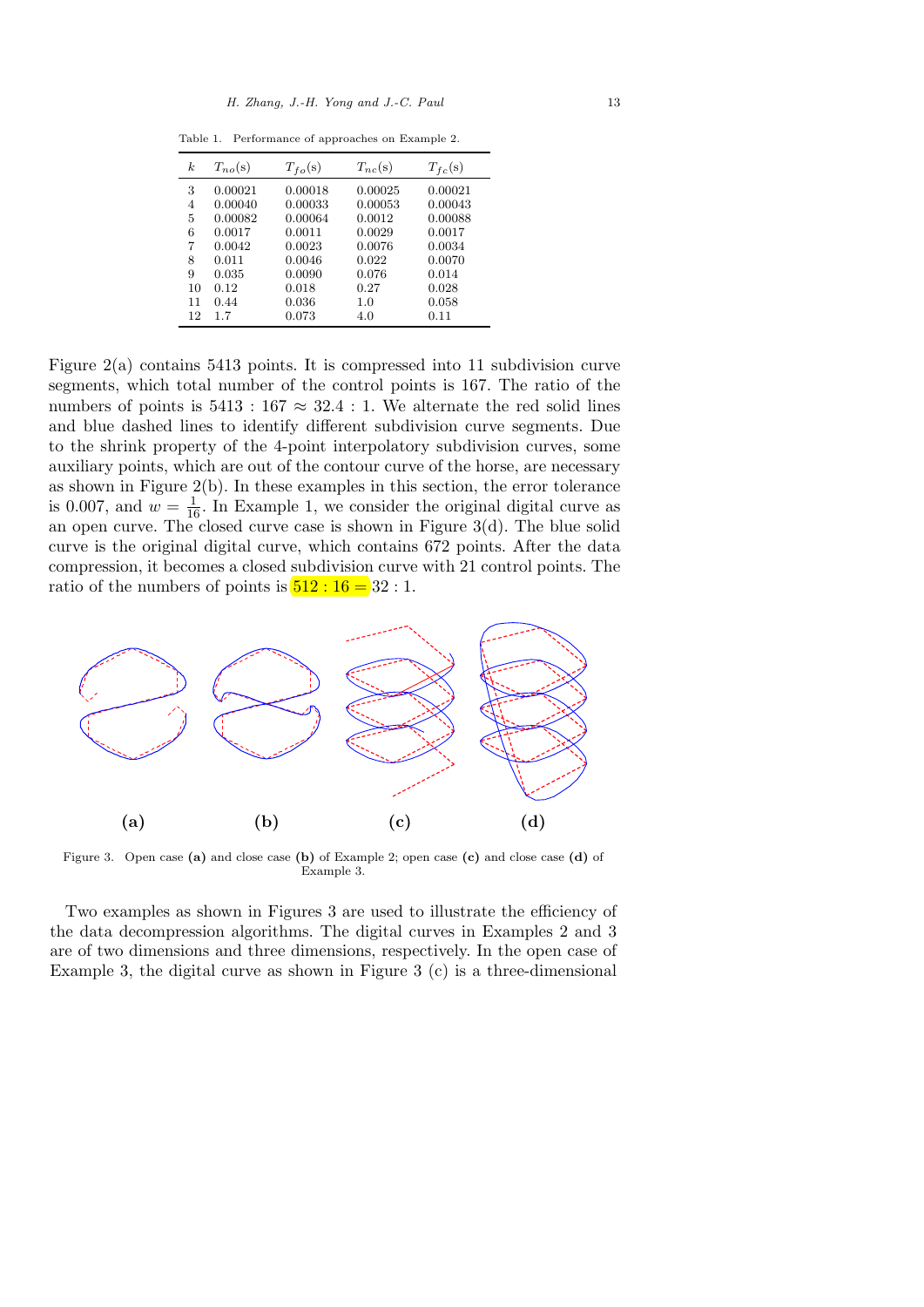Table 2. Performance of approaches on Example 3.

| k. | $T_{no}(s)$ | $T_{fo}(s)$ | $T_{nc}(s)$ | $T_{fc}(s)$ |
|----|-------------|-------------|-------------|-------------|
| 3  | 0.00038     | 0.00031     | 0.00042     | 0.00037     |
| 4  | 0.00086     | 0.00058     | 0.0098      | 0.00073     |
| 5  | 0.0017      | 0.0011      | 0.0021      | 0.0014      |
| 6  | 0.0036      | 0.0021      | 0.0054      | 0.0028      |
| 7  | 0.0084      | 0.0042      | 0.014       | 0.0058      |
| 8  | 0.026       | 0.0082      | 0.044       | 0.012       |
| 9  | 0.078       | 0.017       | 0.15        | 0.024       |
| 10 | 0.27        | 0.033       | 0.54        | 0.048       |
| 11 | 0.98        | 0.066       | 2.0         | 0.099       |
| 12 | 3.8         | 0.13        | 7.8         | 0.19        |



Figure 4. Performance of approaches on: (a) Example 2, and (b) Example 3.

spiral. The polygonal curves or the polygons formed by  $M_0$  are dashed in those two figures, and the solid curves are the results after several iterate subdivision steps. The numbers of the control points in  $M_0$  of Examples 2 and 3 are 14 and 21, respectively. Tables 1 and 2 give the time cost of the approaches on Examples 2 and 3, which are illustrated in Figure 4 as well. In the tables and the figure,  $k$  represents for the iterate subdivision steps.  $T_{no}$  and  $T_{nc}$  represent for the time cost with the method given by [4] on the open curves and the closed curves, respectively.  $T_{fo}$  and  $T_{fc}$  represent for the time cost by Algorithm 3 on the open curves and Algorithm 4 on the closed curves, respectively. All the data are calculated on a personal computer with 2.8 GHz CPU and 1G memory. The programming language is C++. As shown in Tables 1 and 2, the new approaches are much faster than the traditional method in [4].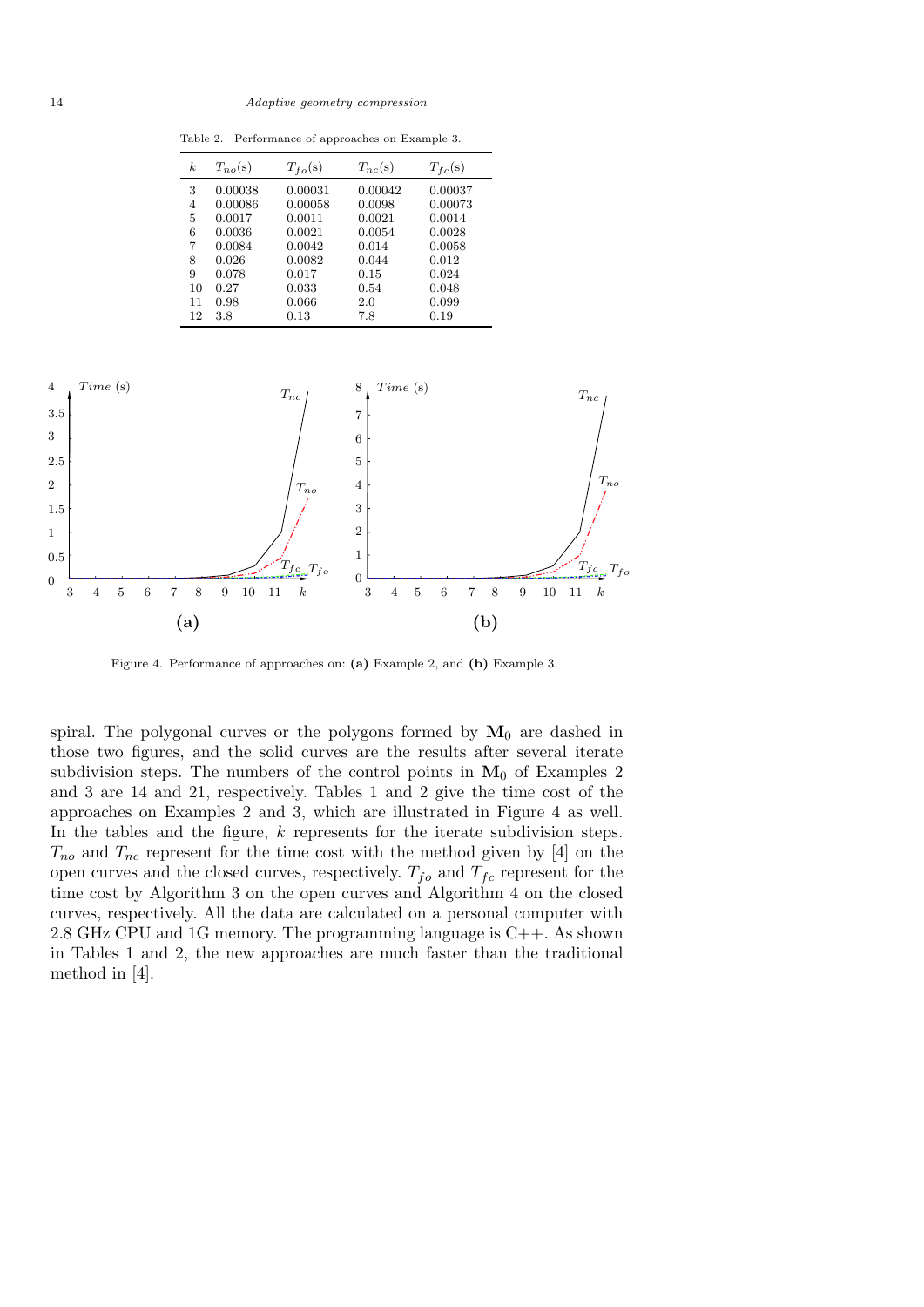#### 6 Conclusions

This paper provides adaptive geometry compression methods with labels based on 4-point interpolatory subdivision schemes. It can work on digital curves of arbitrary dimensions, for example, d dimensions if the points are all of  $d$ –dimensions. The examples shown in Figures 2 and 3(d) show that the data compression ratios could be about 32 : 1. For decompressing the compressed data, this paper as well provides high-speed 4-point interpolatory subdivision curve generation methods such that decompression could be performed efficiently. As shown in the examples, the new approaches are able to reduce the time cost sharply. The high-speed 4-point interpolatory subdivision curve generation methods not only take advantages to data decompression, but also give great benefit to the real-time display and interaction of 4-point subdivision curves.

#### Acknowledgements

The research was supported by Chinese 973 Program(2004CB719400), and the National Science Foundation of China (60403047, 60533070). The second author was supported by the project sponsored by a Foundation for the Author of National Excellent Doctoral Dissertation of PR China (200342), and a Program for New Century Excellent Talents in University(NCET-04-0088).

#### References

- [1] H Biermann, D Kristjansson, and D Zorin. Approximate Boolean operations on free-form solids. In Proceedings of SIGGRAPH, pages 185–194, 2001.
- [2] G Chaikin. An algorithm for high-speed curve generation. Computer Graphics and Image Processing, 3:346–349, 1974.
- [3] F Cheng and J-H Yong. Subdivision depth computation for Catmull-Clark subdivsion surfaces. Computer-Aided Design and Applications, 3(1-4):485–494, 2006.
- [4] N Dyn, D Levin, and JA Gregory. A 4-point interpolatory subdivision scheme for curve design. Computer Aided Geometric Design, 4(4):257–268, 1987.
- [5] MF Hassan, IP Ivrissimitzis, NA Dodgson, and MA Sabin. An interpolating 4-point C<sup>2</sup> ternary stationary subdivision scheme. Computer Aided Geometric Design, 19(1):1–18, 2002.
- [6] A Khodakovsky, P Schroder, and W Sweldens. Progressive geometry compression. In Proceedings of SIGGRAPH, pages 271–278, 2000.
- [7] Z Ma, N Wang, G Wang, and S Dong. Multi-stream progressive geometry compression. Journal of Computer-Aided Design & Computer Graphics, 18(2):200–207, 2006.
- [8] J Stam. Exact evaluation of Catmull-Clark subdivision surfaces at arbitrary parameter values. In Proceedings of SIGGRAPH, pages 395–404, 1998.
- [9] J-H Yong and F Cheng. Adaptive subdivision of Catmull-Clark subdivision surfaces. Computer-Aided Design and Applications, 2(1-4):253–261, 2005.
- [10] J-H Yong, S-M Hu, and J-G Sun. Degree reduction of uniform B-spline curves. Chinese Journal of Computers, 23(5):537–540, 2000.
- [11] J-H Yong, S-M Hu, and J-G Sun. CIM algorithm for approximating three-dimensional polygonal curves. Journal of Computer Science and Technology, 16(6):552–559, 2001.
- [12] J-H Yong, S-M Hu, J-G Sun, and X-Y Tan. Degree reduction of B-spline curves. Computer Aided Geometric Design, 18(2):117–127, 2001.